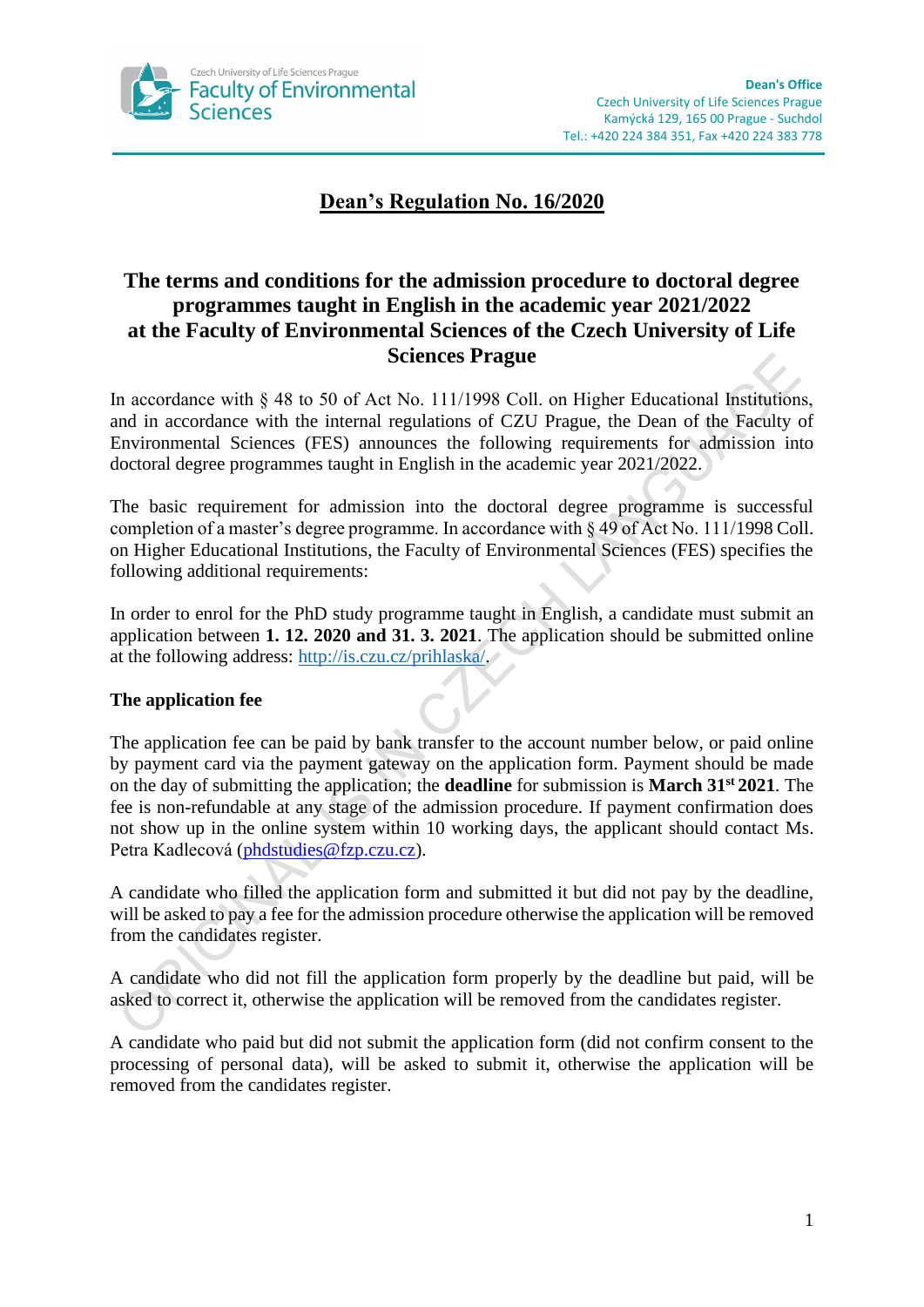

**Application fee: 500** CZK / 20 € **Bank name:** Česká spořitelna, a. s. **Account no.:** 500022222/0800 **IBAN CZ38 0800 0000 0005 0002 2222 SWIFT: GIBACZPX Variable symbol:** 4275000121 **Specific symbol:** application registration number

**Study programmes** for **full-time and combined** (part-time) study:

- **Ecology,**
- **Applied and Landscape Ecology**
- **Environmental Earth Sciences,** *Specialization Environmental Modelling, Specialization Spatial Sciences, Specialization Environmental Geosciences*

The requirements for admission into doctoral degree study programmes in English include the ability to communicate in English and the relevance of the selected study programme to the completed master's degree programme.

## **Entrance examination dates**

The entrance examinations for doctoral degree programmes in English will take place on **April** 13<sup>th</sup> 2021 from 9:00 in the meeting room Z234 (Faculty of Environmental Sciences, CZU Prague). Starting from 9:15, the examination will continue in the office of the chairman of the committee for the relevant field of study. Information about the exact place of the examination will be provided on the<https://is.czu.cz/prihlaska/> portal by April 1<sup>st</sup> 2021.

If the candidate cannot attend the entrance examination on the specified date, it is possible to conduct the exam online (provided that there is good reason to do so). Information about the date and the form of the online exam will be sent to the e-mail addressindicated by the candidate in the application form. To set up a date, the candidate must send a request to phdstudies @fzp.czu.cz by April 1<sup>st</sup> 2021. For communication with the applicant during the whole admission procedure is strictly used the e-mail address registered in the application only.

### **Necessary documents**

The following documents (in English or in Czech) will be necessary for the admission procedure:

• CV

- proof of completion of the master's degree Diploma
- a list of grades received in the master's programme (diploma supplement / transcript of records).
- motivation letter (only in English)

The above-mentioned documents should be sent to the following e-mail address: [phdstudies@fzp.czu.cz](mailto:phdstudies@fzp.czu.cz) .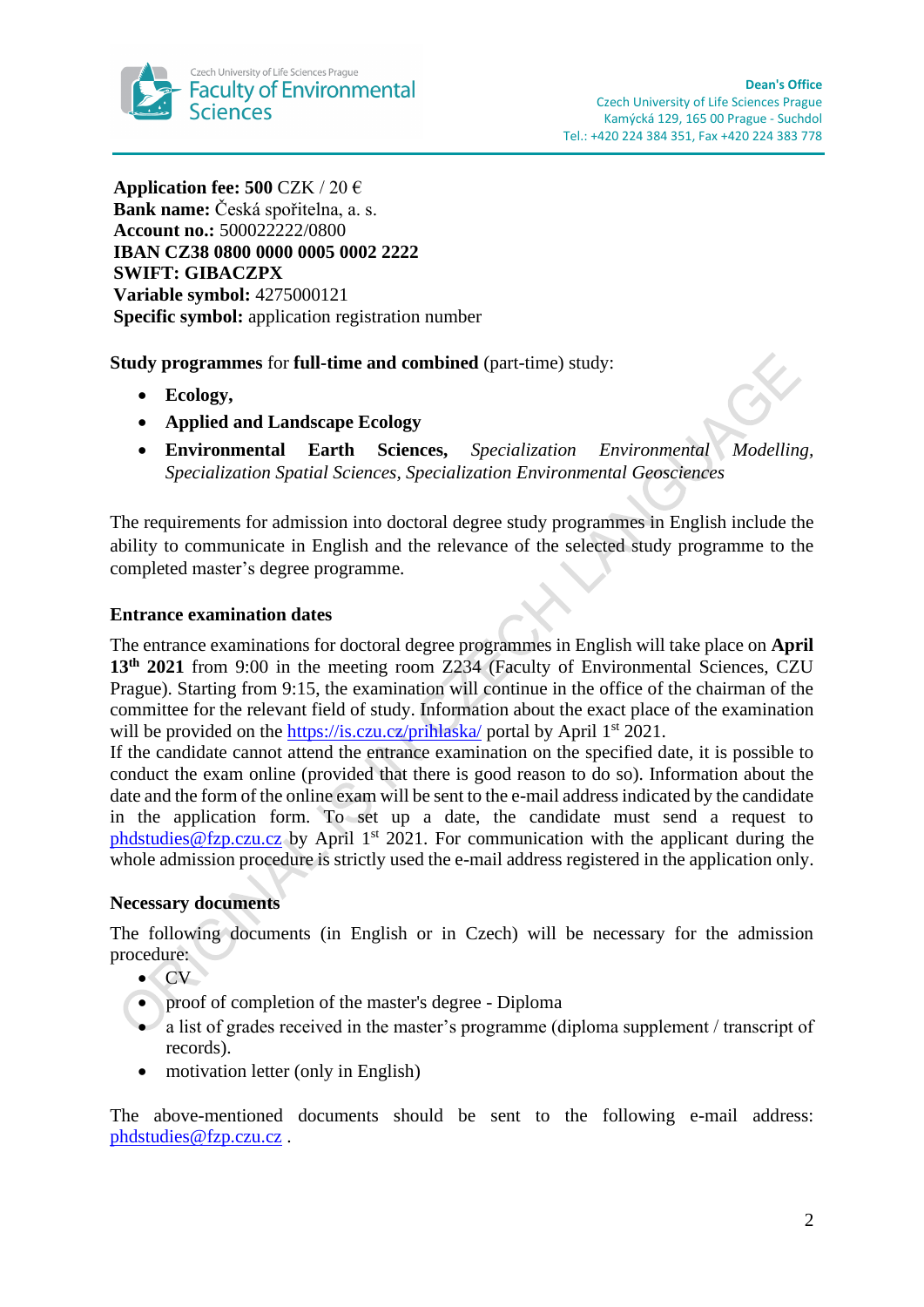

#### **Entrance exam procedure and results**

The candidates for PhD study choose a topic of their PhD theses listed by the supervisors for the given discipline and apply to them. The topics listed for the academic year 2021/2022 are published on the website of the Faculty of Environmental Sciences.

A point system is used to evaluate the candidates. The evaluation is based on the candidate's interest in the chosen field of study, supported by the approval of the potential supervisor, their ability to work independently (diploma thesis, publications), their awareness of the cost of planned research and funding possibilities, as well as their familiarity with the chosen field of study and the contents of the particular study programme at CZU Prague (max. 20 points). Submitting a motivation letter in English will be necessary to assess the candidate's interest in the study programme.

The candidate also proves adequate English knowledge (max. 10 points). The entrance examination in English can be replaced by a certificate at the B2 level according to the Common European Framework of Reference for Languages (CEFR), which will be sent by e-mail together with the necessary documents for the admission procedure.

A ranking list based on the number of points (0-30) received by the candidates will be published on the<https://is.czu.cz/prihlaska/> portal.

## **Admission procedure results and notification of admission**

The candidate is admitted to the study programme if they have met all of the specified formal requirements and possess the specified professional qualifications. Formal requirements include, in particular, having attained the specified level of education and submitting the application correctly. A ranking list of candidates is compiled based on the number of points. The minimum for PhD study acceptance is 20 points. A table with the minimum and maximum number of students admitted on the basis of this ranking list is given in Table 1.

Table 1: Maximum number of students admitted to the English doctoral degree programmes in the academic year 2021/2022.

| <b>PROGRAMME</b>                     | <b>TYPE</b> | <b>MAX. NO.</b> |
|--------------------------------------|-------------|-----------------|
| <b>Applied and Landscape Ecology</b> | full-time   |                 |
|                                      | combined    |                 |
| <b>Ecology</b>                       | full-time   |                 |
|                                      | combined    |                 |
| <b>Environmental Earth Sciences</b>  | full-time   | 25              |
|                                      | combined    |                 |

Applicants will be notified of the results of the entrance examination through the <https://is.czu.cz/prihlaska/> web site. Following the entrance examination, candidates will be required to provide documents to verify their degree. Once it has been verified, a letter will be sent to the candidate to notify them of the admission dean's decision. The letter will be sent to the contact address given on the application form or the applicant will be asked to collect the letter in person.